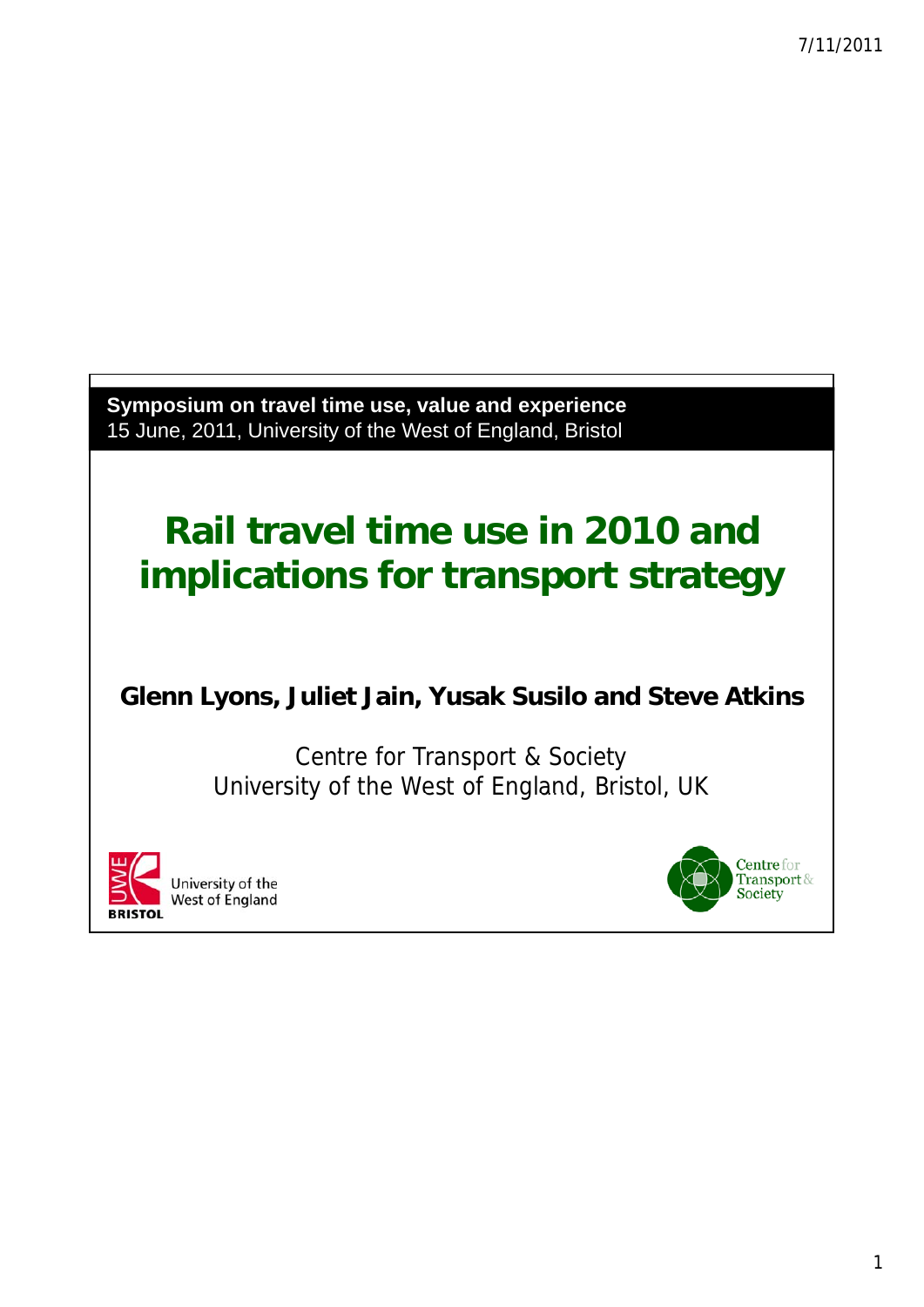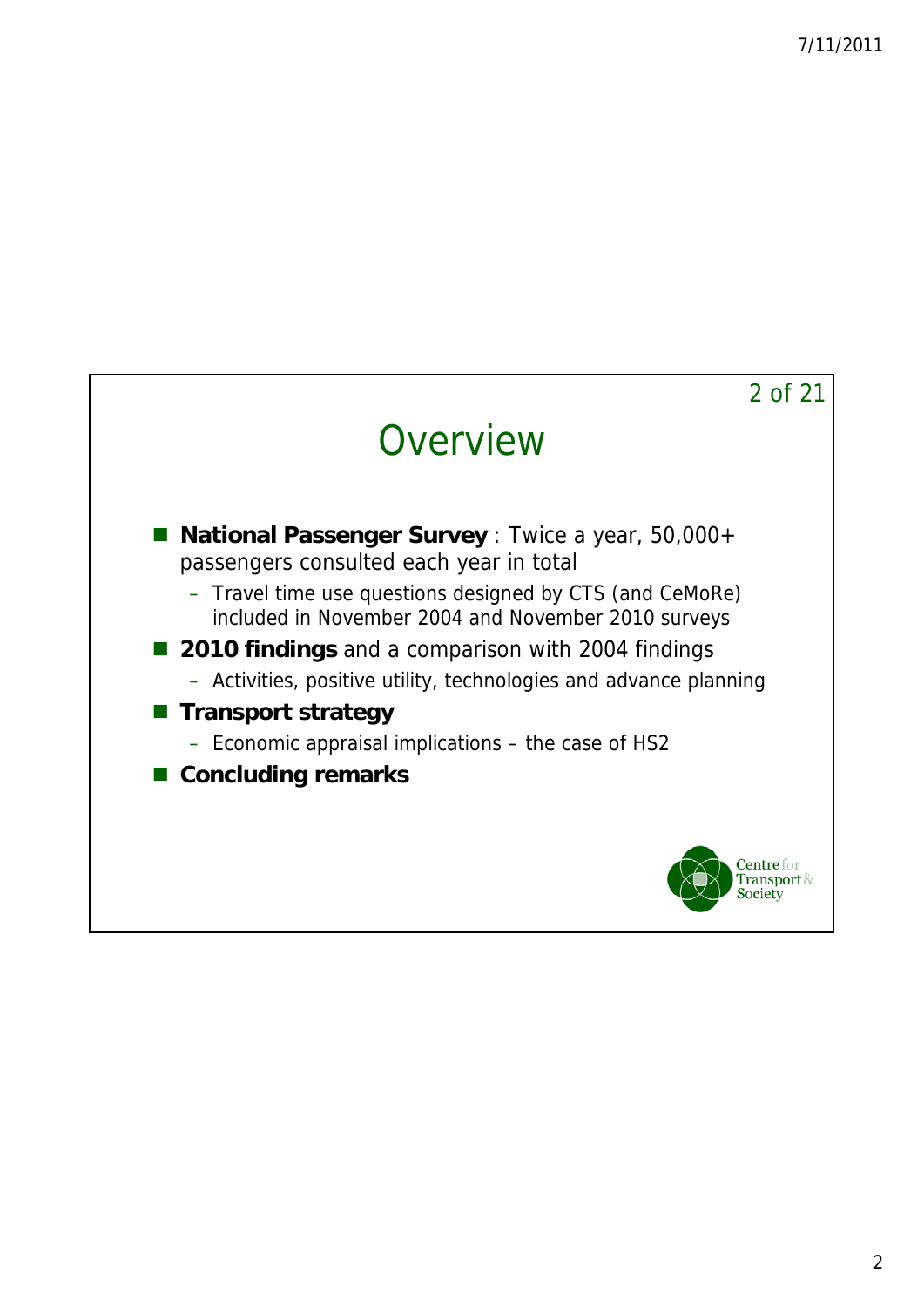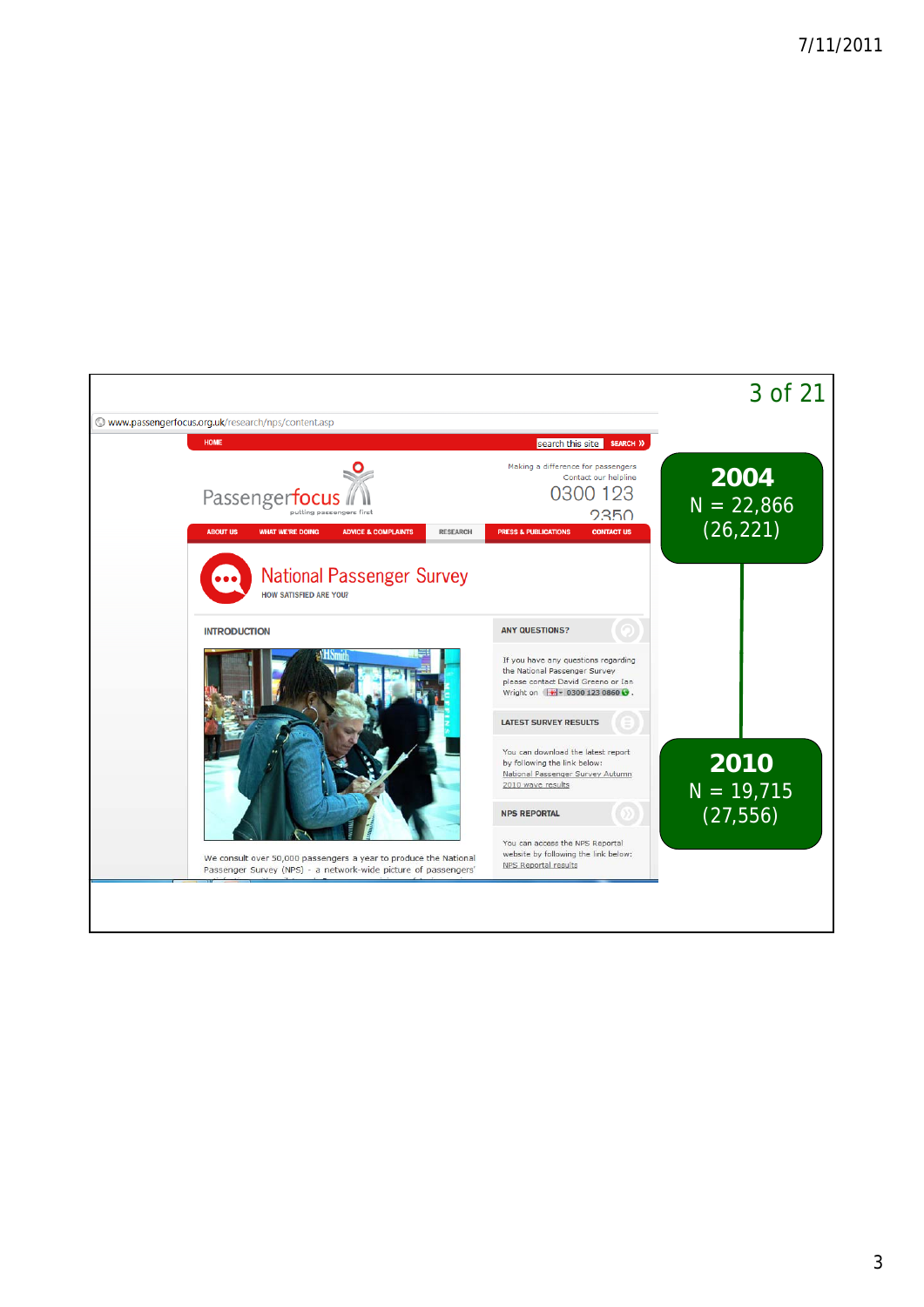| <b>All answer</b><br>Q36 How did you spend your time on the train you got on at Watford Junction station?                                                            |                        |                                                                                   |
|----------------------------------------------------------------------------------------------------------------------------------------------------------------------|------------------------|-----------------------------------------------------------------------------------|
|                                                                                                                                                                      | Tick all<br>that apply | Tick one spent<br>most time on<br>◻                                               |
|                                                                                                                                                                      |                        | ◻<br>□<br>□<br>□<br>□<br>□<br>о<br>о<br>□<br>о<br>□<br>о<br>о<br>о<br>□<br>о<br>п |
| Other: Please write in<br>Q37 Thinking about the time you spent on the train from Watford Junction, which one of the following<br>statements do you most agree with? |                        |                                                                                   |
|                                                                                                                                                                      |                        |                                                                                   |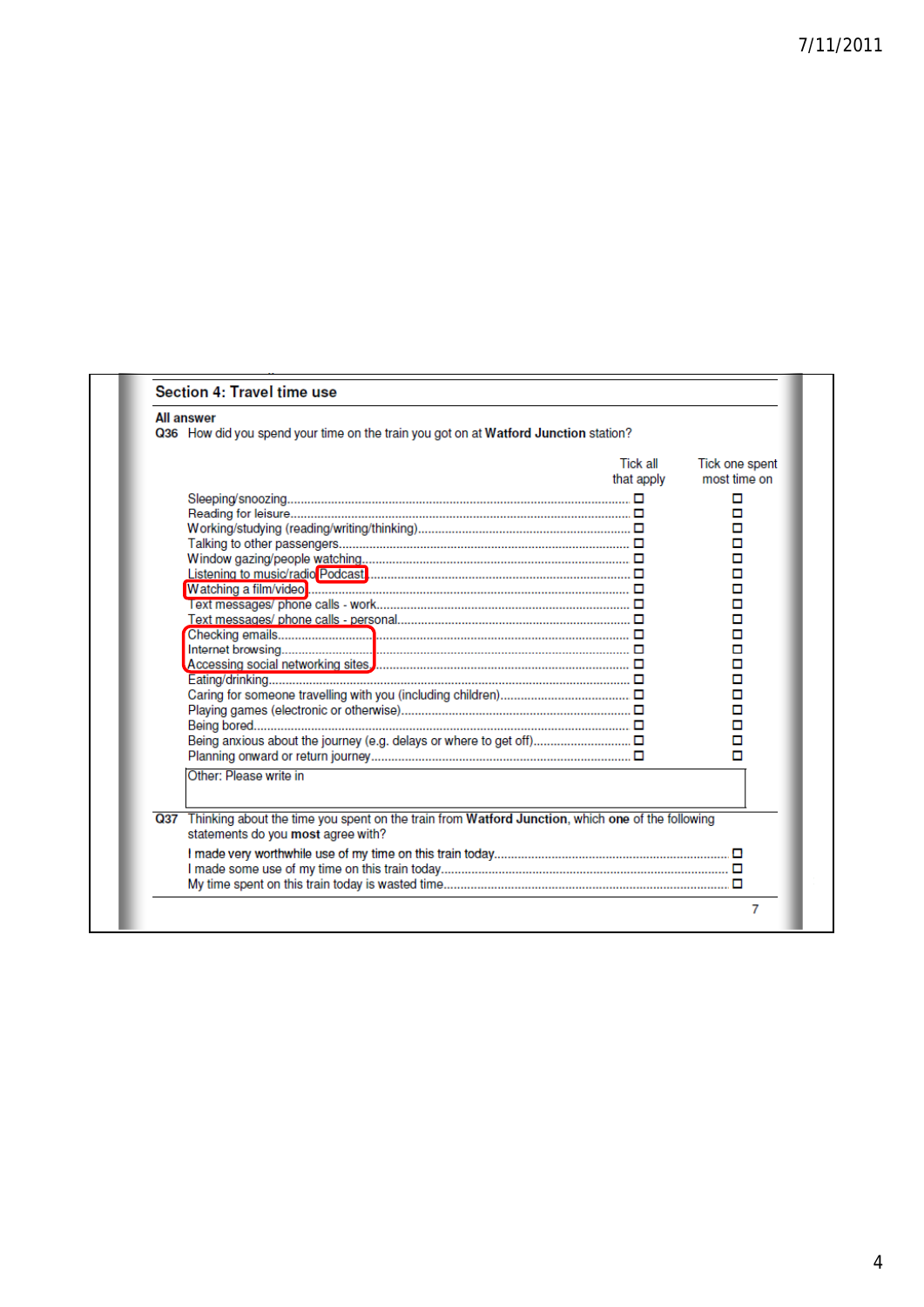|                                                |              |                                           | Q38 Which of the following did you have at hand on the train from Watford Junction, and which did you    |              |                                                |
|------------------------------------------------|--------------|-------------------------------------------|----------------------------------------------------------------------------------------------------------|--------------|------------------------------------------------|
| use?                                           | Have at hand | Use                                       |                                                                                                          | Have at hand | Use                                            |
| Text book □<br>Games/puzzles □<br>Food/drink □ |              | □<br>□<br>$\Box$<br>о<br>$\Box$<br>Ο<br>о | Laptop computer □<br>Mobile phone □<br>Portable DVD player □<br>MP3 player/Personal stereo<br>eBook/iPad |              | □<br>П<br>$\Box$<br>Ō<br>$\Box$<br>$\Box$<br>П |
| A little                                       |              |                                           | Q39 To what extent had you planned in advance how you would spend the time on this train?                |              |                                                |
|                                                |              |                                           |                                                                                                          |              |                                                |
|                                                |              |                                           |                                                                                                          |              |                                                |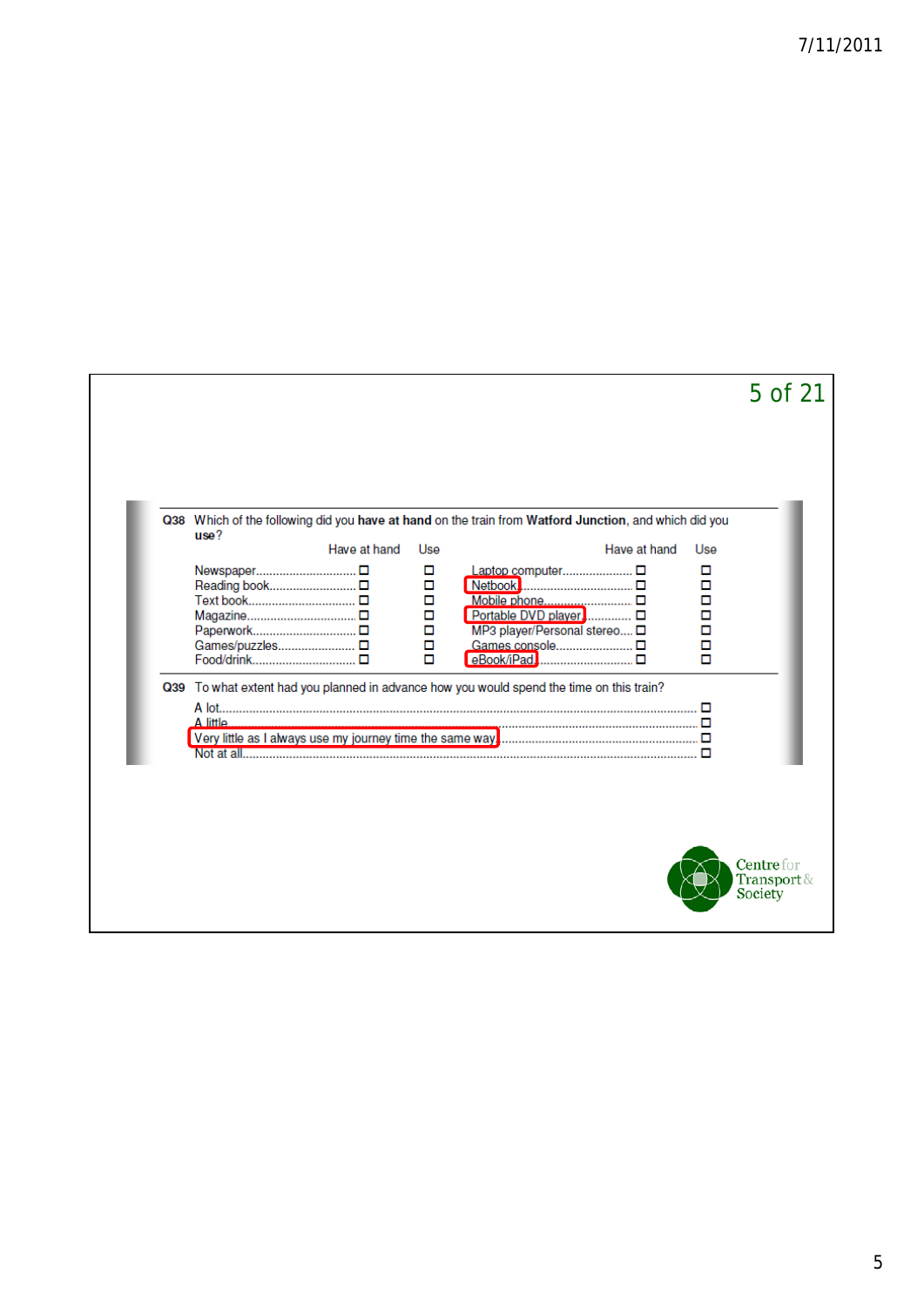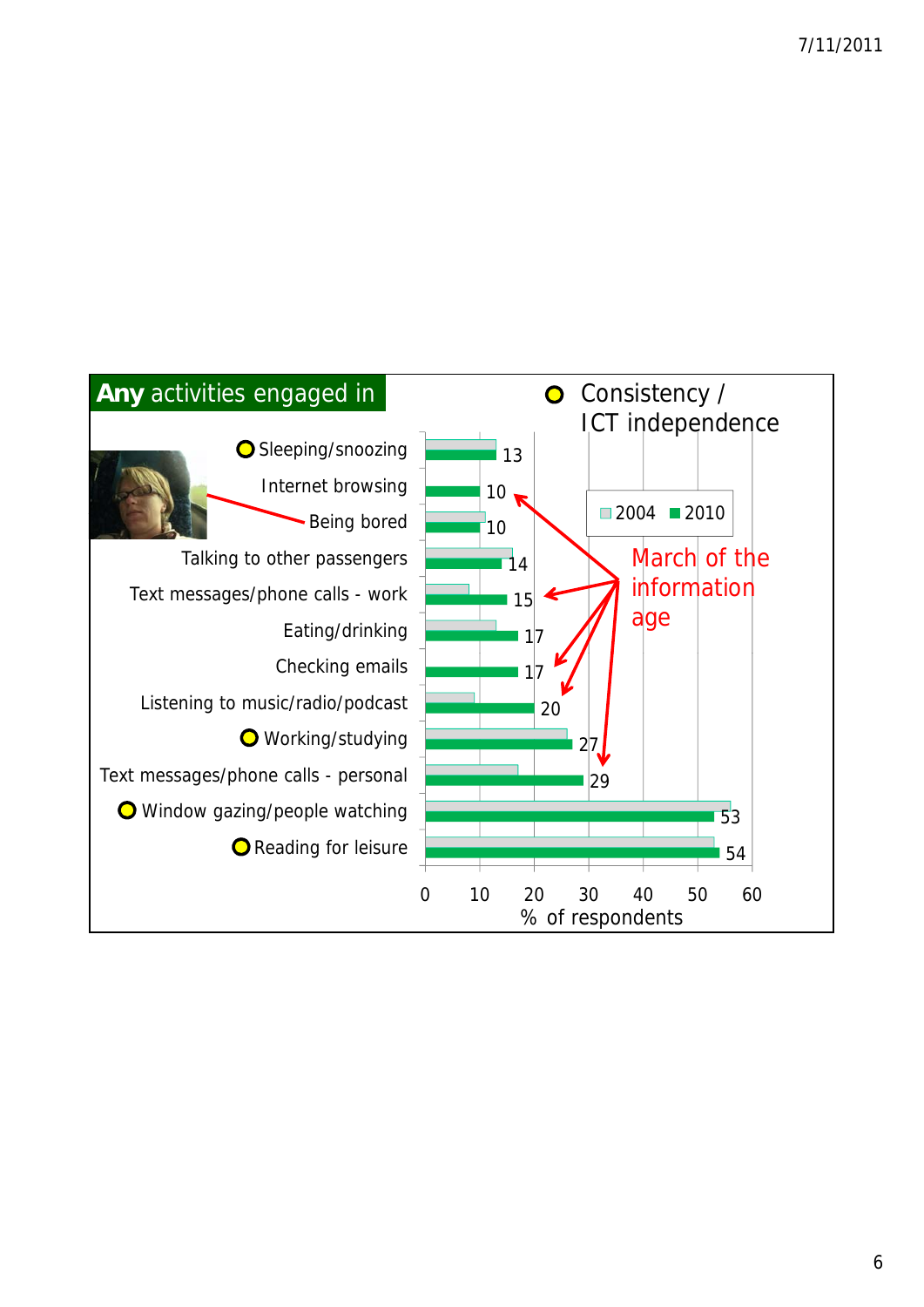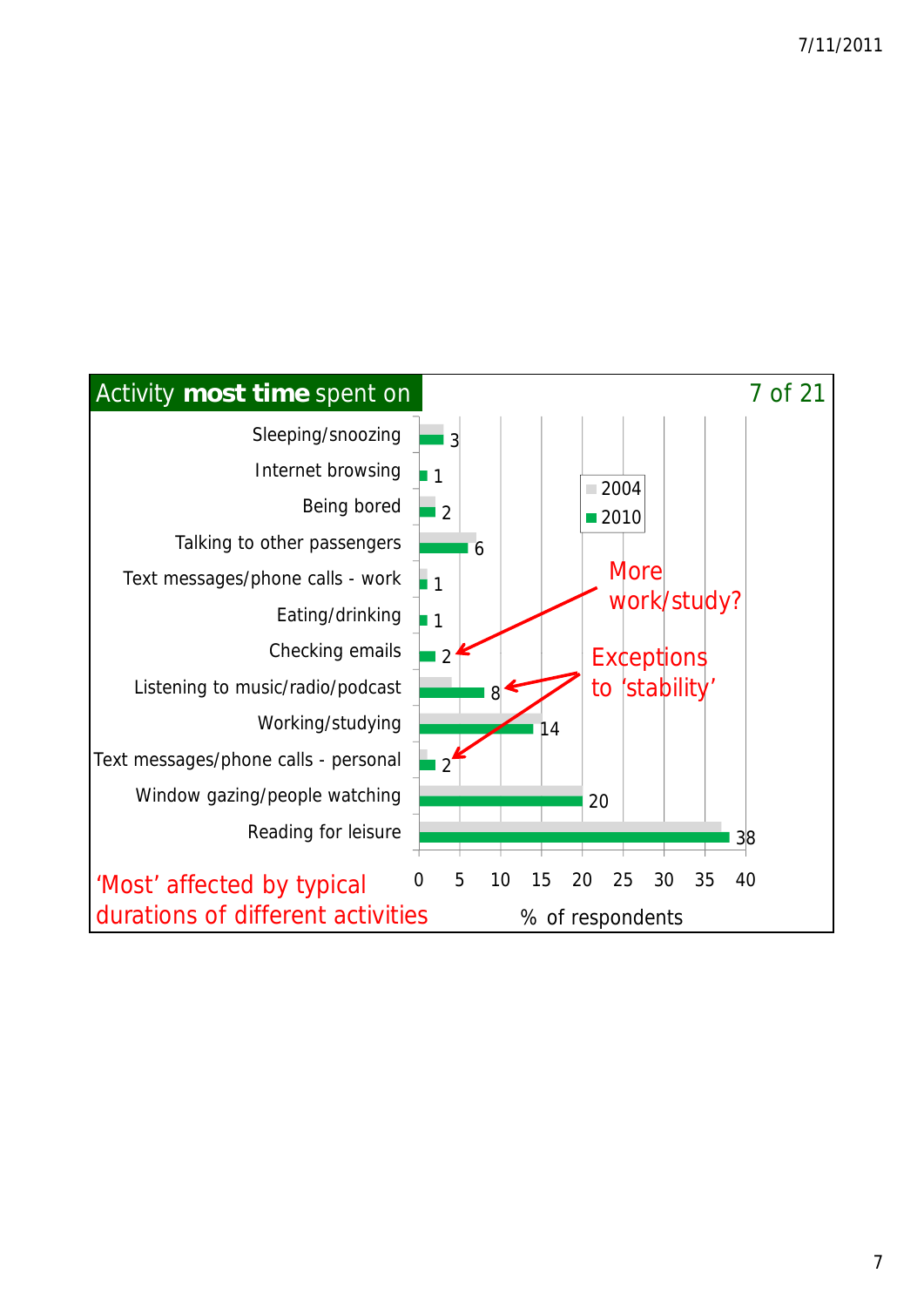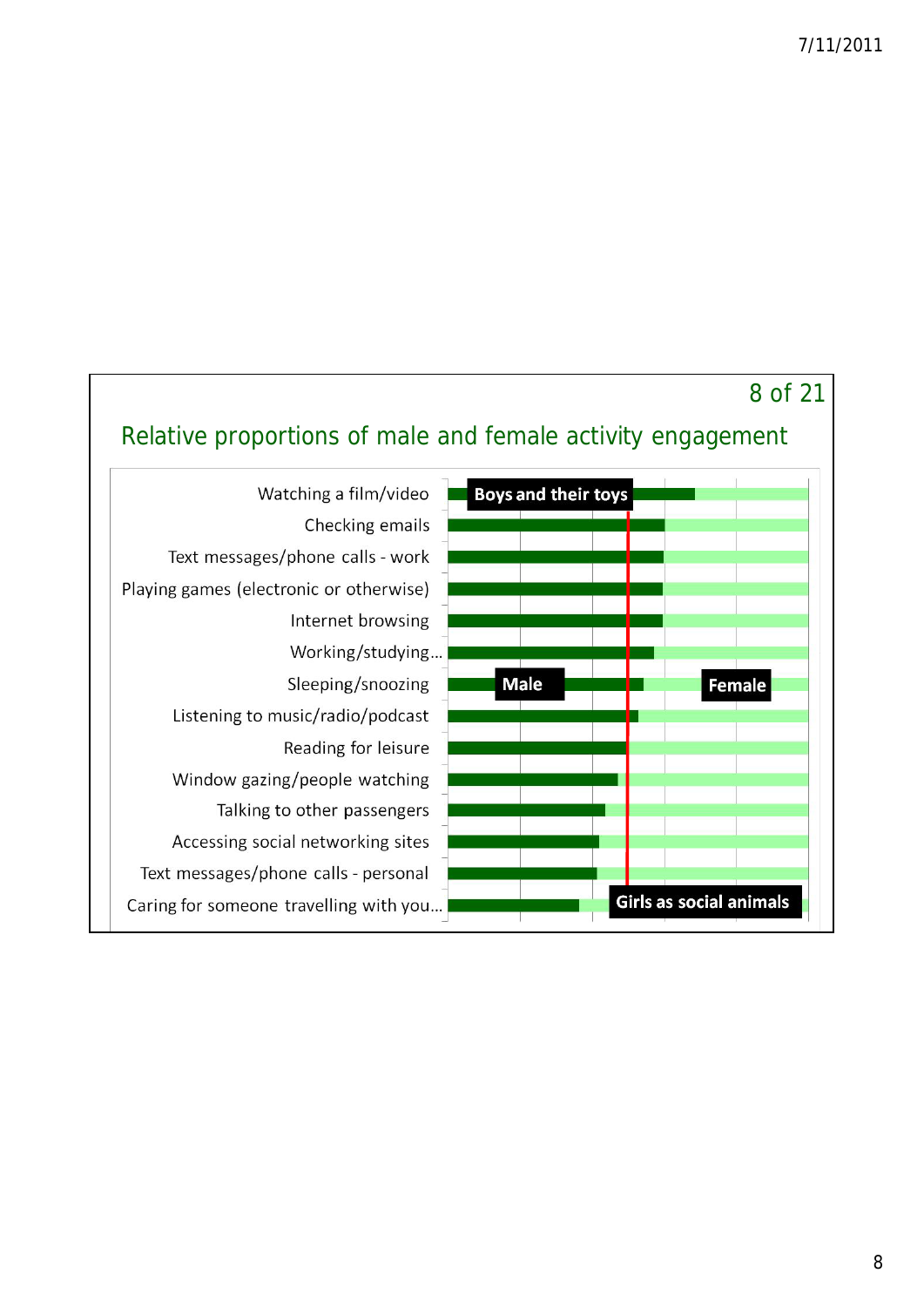|                                                                                                                                                                                                                                      |         |                  |                         | 9 of 21        |  |  |  |
|--------------------------------------------------------------------------------------------------------------------------------------------------------------------------------------------------------------------------------------|---------|------------------|-------------------------|----------------|--|--|--|
| Positive Utility (2004 in brackets)                                                                                                                                                                                                  |         |                  |                         |                |  |  |  |
| statement most agreed with                                                                                                                                                                                                           | all     | commute business |                         | leisure        |  |  |  |
| I made very worthwhile use                                                                                                                                                                                                           | 30(24)  | 27(23)           | $(34)(28)$ 32(23)       |                |  |  |  |
| of my time on this train today                                                                                                                                                                                                       |         |                  | up by a quarter         |                |  |  |  |
| I made some use of my time                                                                                                                                                                                                           | 55 (55) |                  | 55 (53) 57 (58) 53 (55) |                |  |  |  |
| on this train today                                                                                                                                                                                                                  |         |                  |                         |                |  |  |  |
| my time spent on this train                                                                                                                                                                                                          | 13 (19) | 16(23)           |                         | $8(13)$ 12(17) |  |  |  |
| today is 'wasted time                                                                                                                                                                                                                |         | down by a third  |                         |                |  |  |  |
| not answered                                                                                                                                                                                                                         | 2(3)    | 2(2)             | 1(2)                    | 3(5)           |  |  |  |
| "Time spent travelling during the working day is a cost to the employer's<br>business. It is assumed that savings in travel time convert non-productive<br>time to productive use and that, in a free labour market, the value of an |         |                  |                         |                |  |  |  |

individual's working time to the economy is reflected in the wage rate<br>paid." DET (2004). Values of Time and Operation paid." Demondant Controller Controller Controller DFT (2004). Values of Time and Operating Costs. TAG Unit 3.5.6. Department for Transport.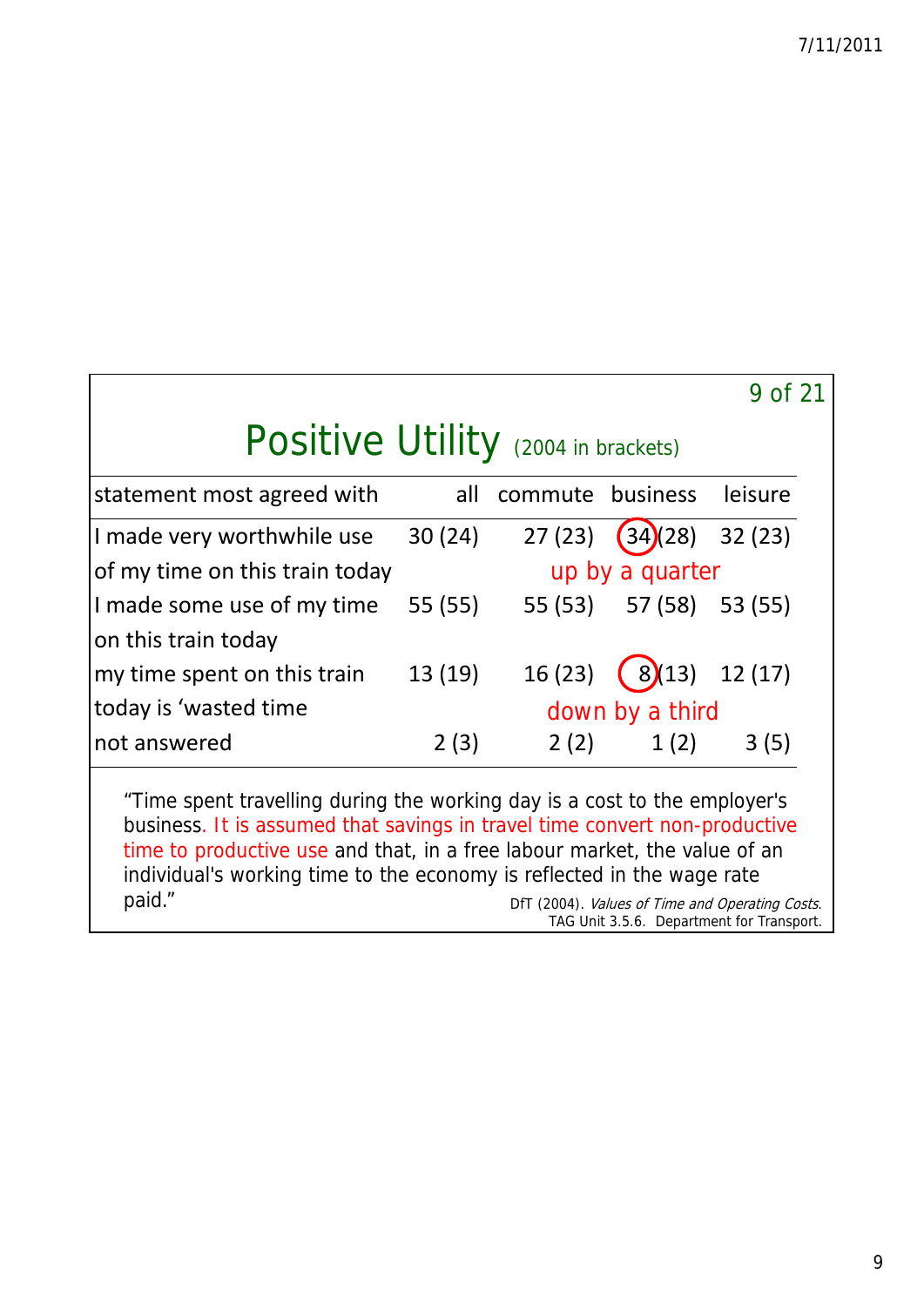#### 10 of 21

## Positive Utility – for the majority



One third of travellers who read for leisure as their main activity consider their time use very worthwhile (7% consider it wasted)



1 in 5 travellers who window gaze as their main activity consider their time use very worthwhile



**13%** Just under half of travellers who work/study as their main activity consider their time use very worthwhile (3% consider it wasted)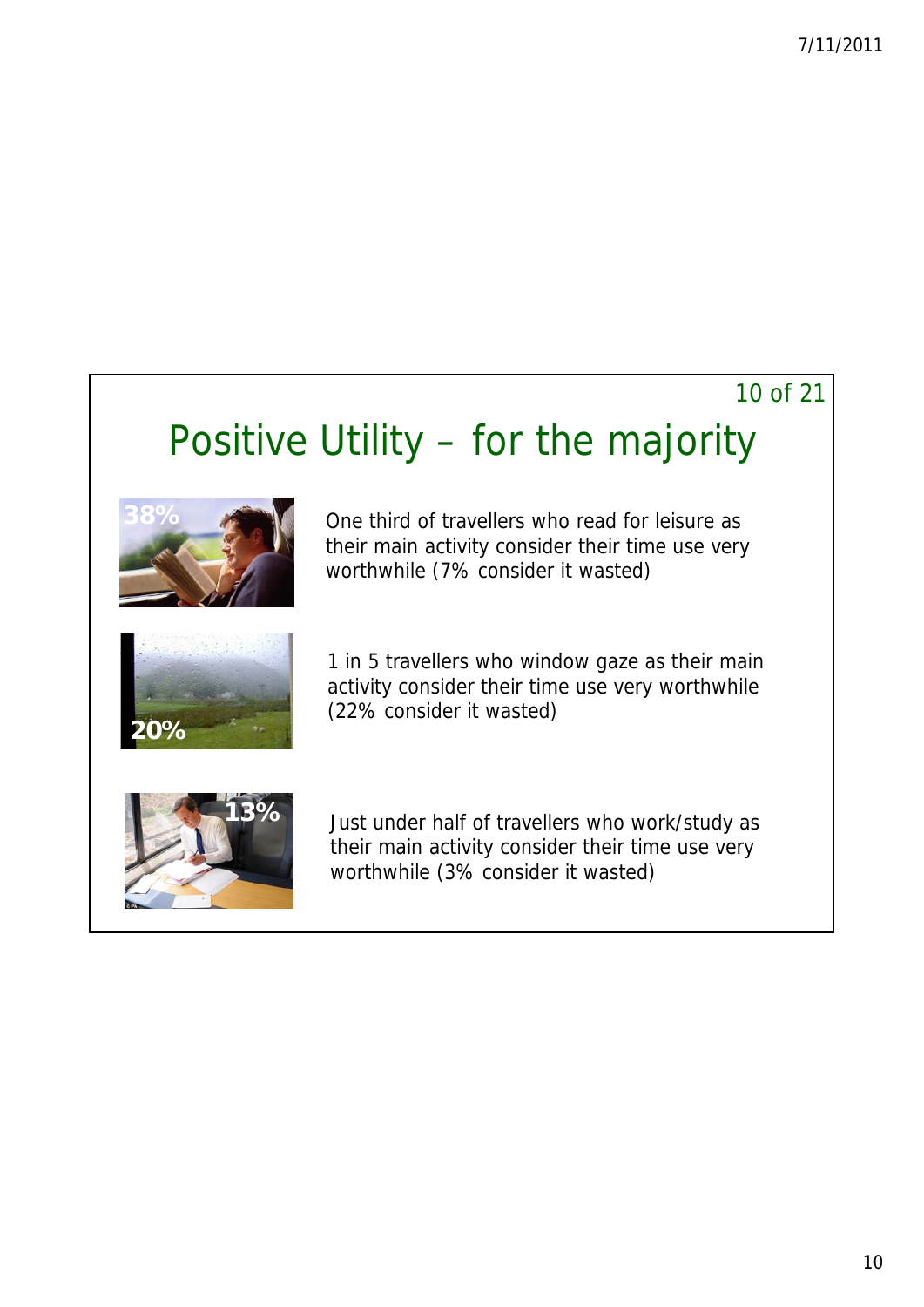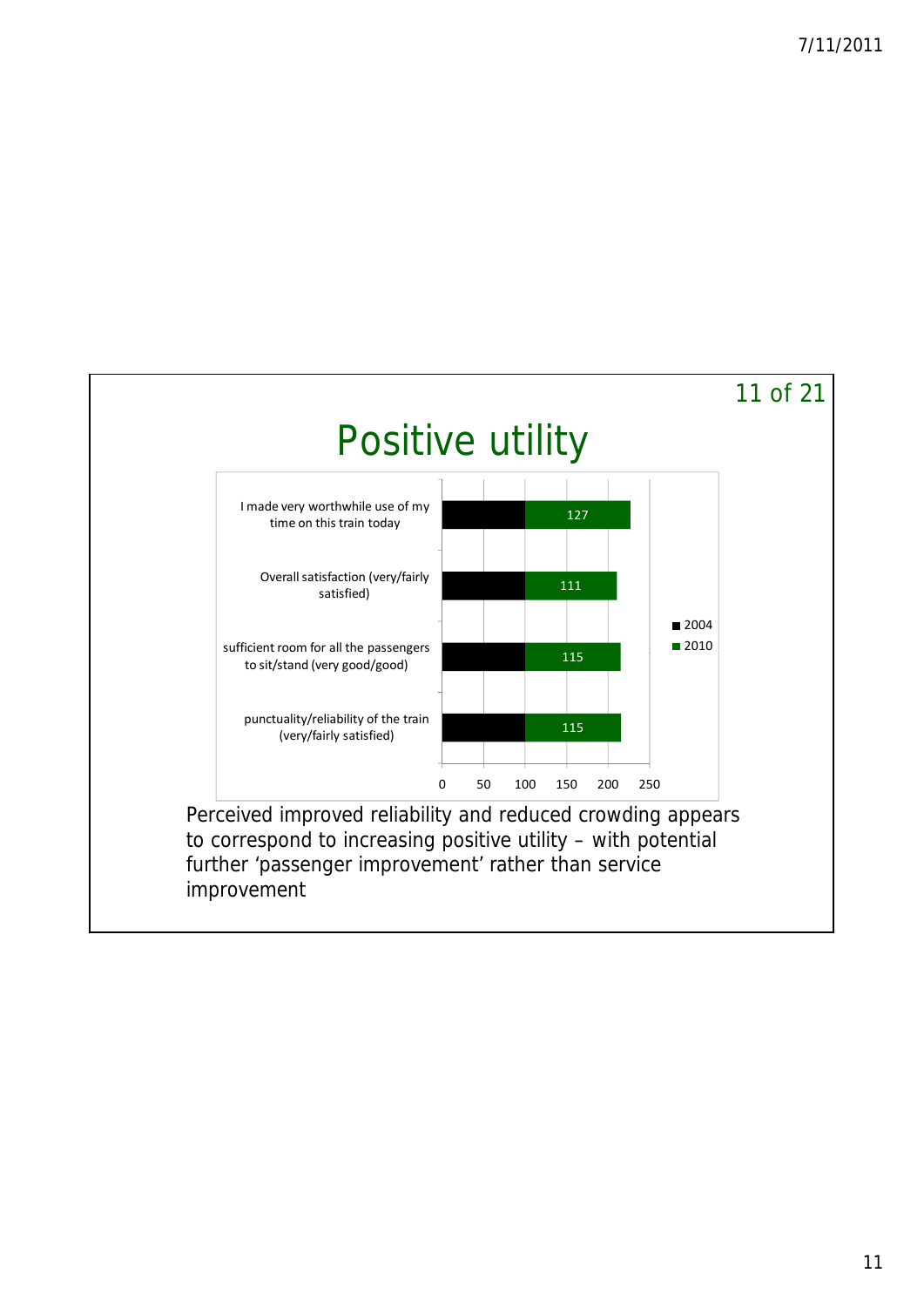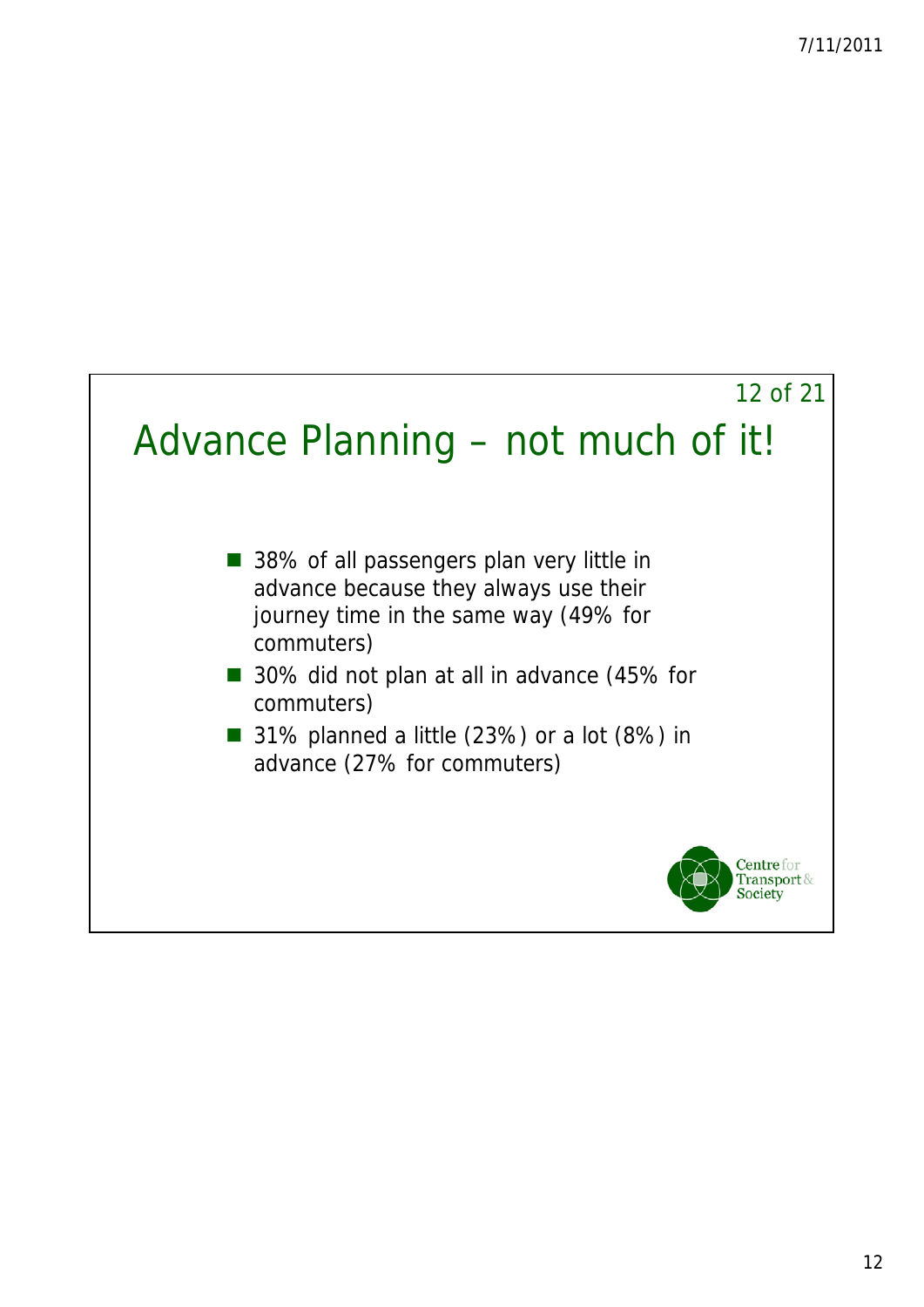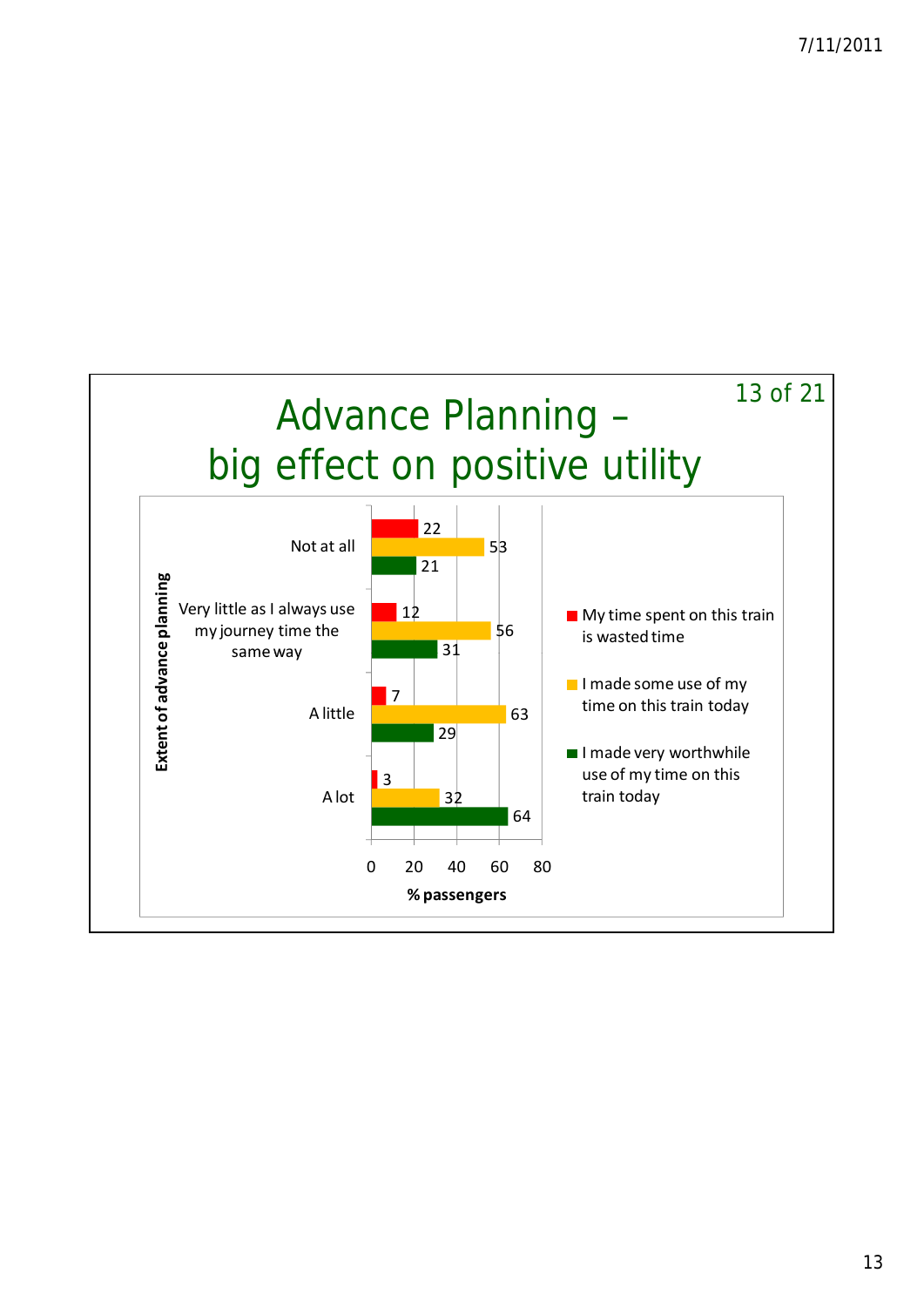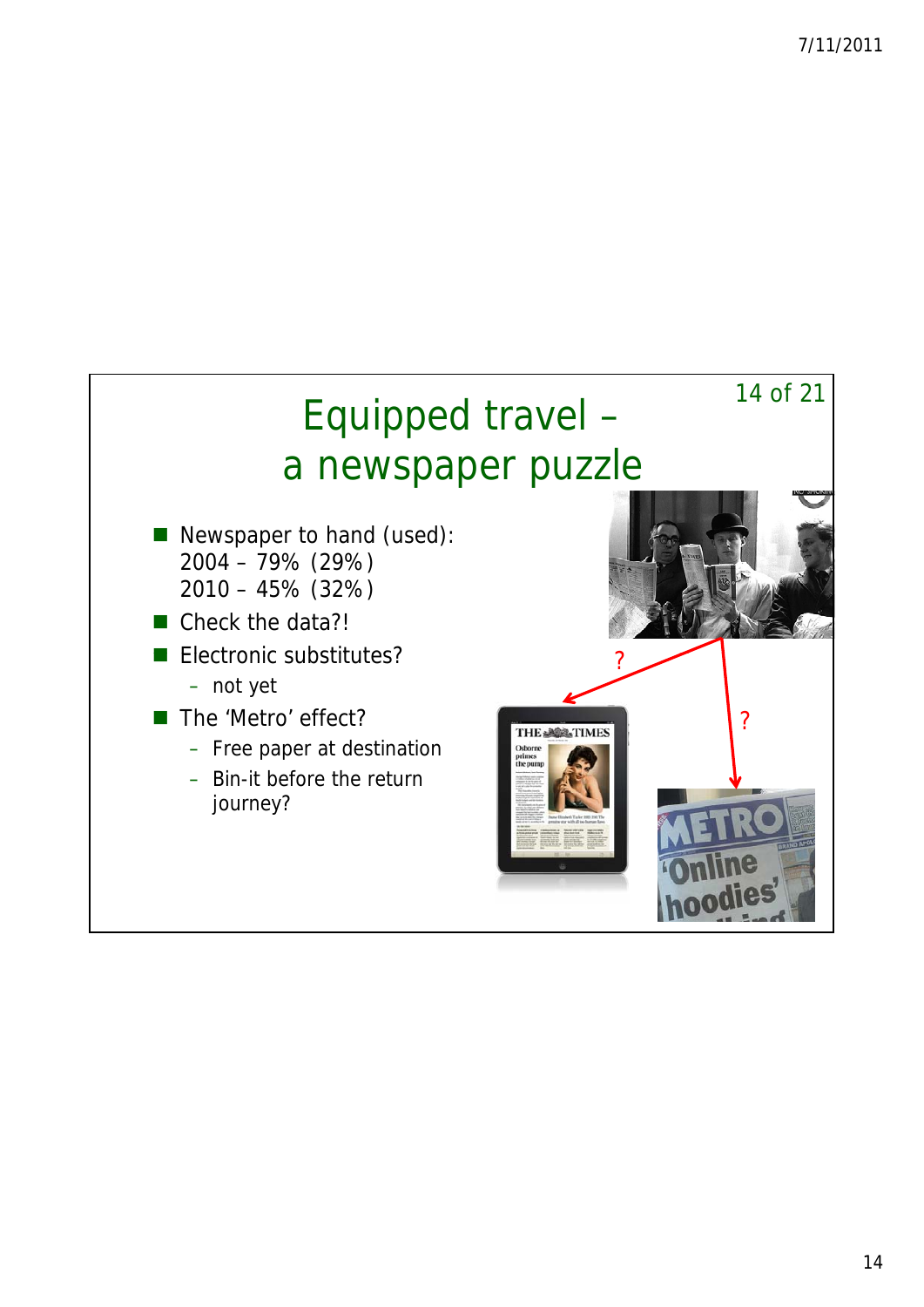

## Equipped for travel

- Little change in six years (2010 figures):
	- Reading book (36%), text book (7%), magazine (12%), paperwork (21%); also mobile phone (69%)
- Information age movers (2010 figures):
	- Laptop up 60% (11%), music player up 95% (22%)
	- New entrant 2% have eBook/iPad
- Survey item descriptions cannot capture changing **nature of ICT devices**
- Men: newspaper, paperwork, laptop, games console, eBook/iPad
- Women: reading book, mobile phone
- Some variation by age  $-$  notably having and using mobile phones and music players decreases with age

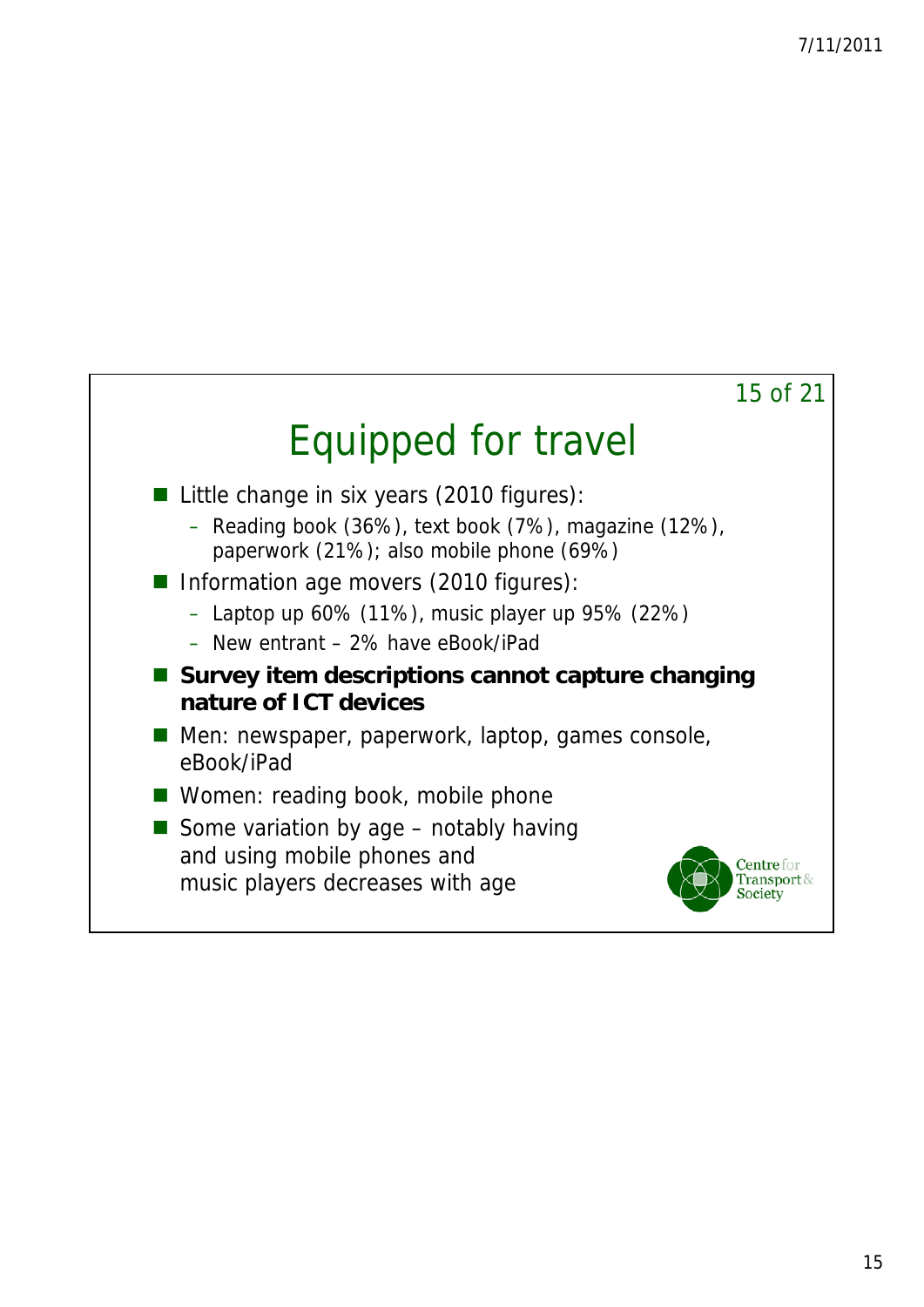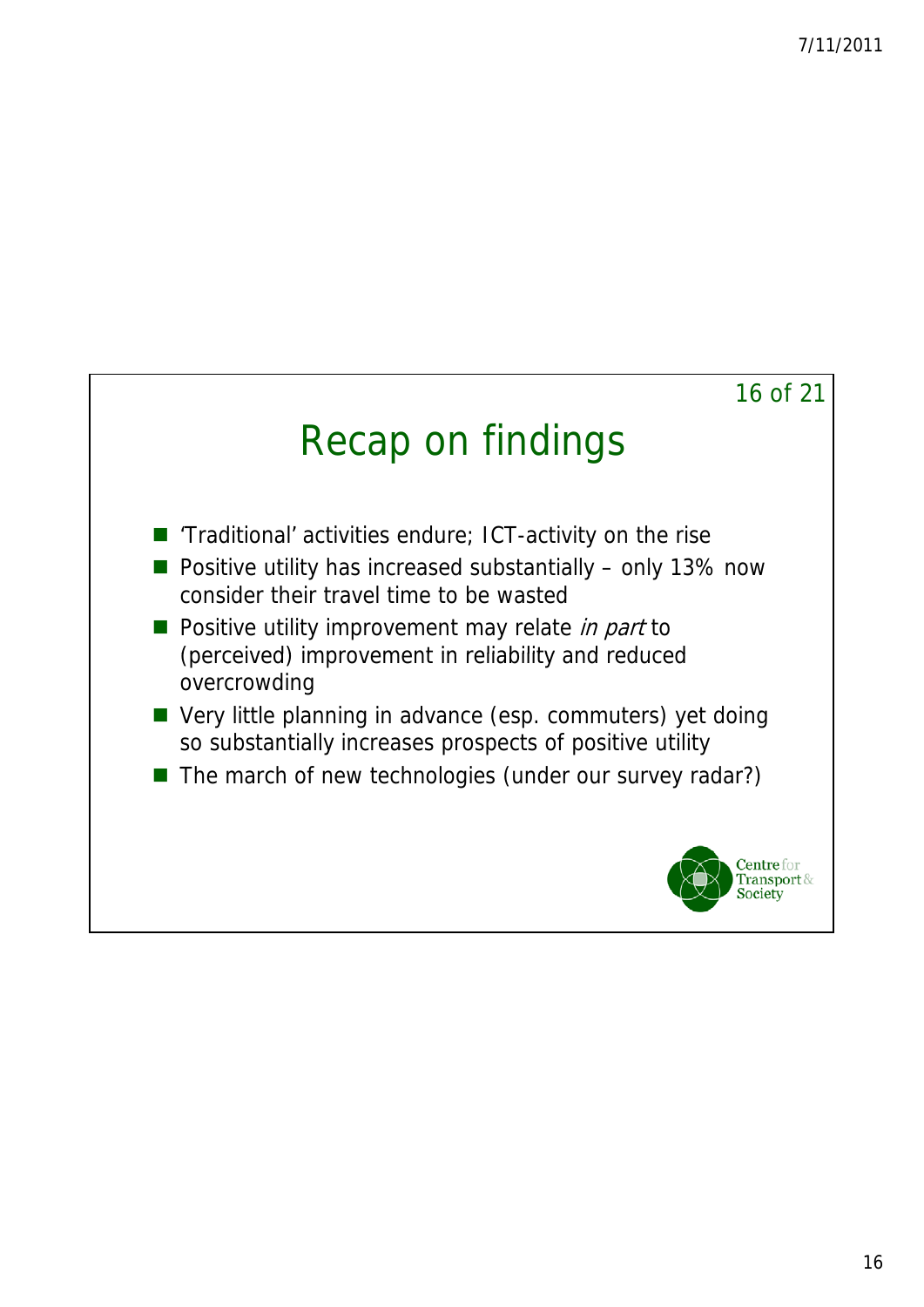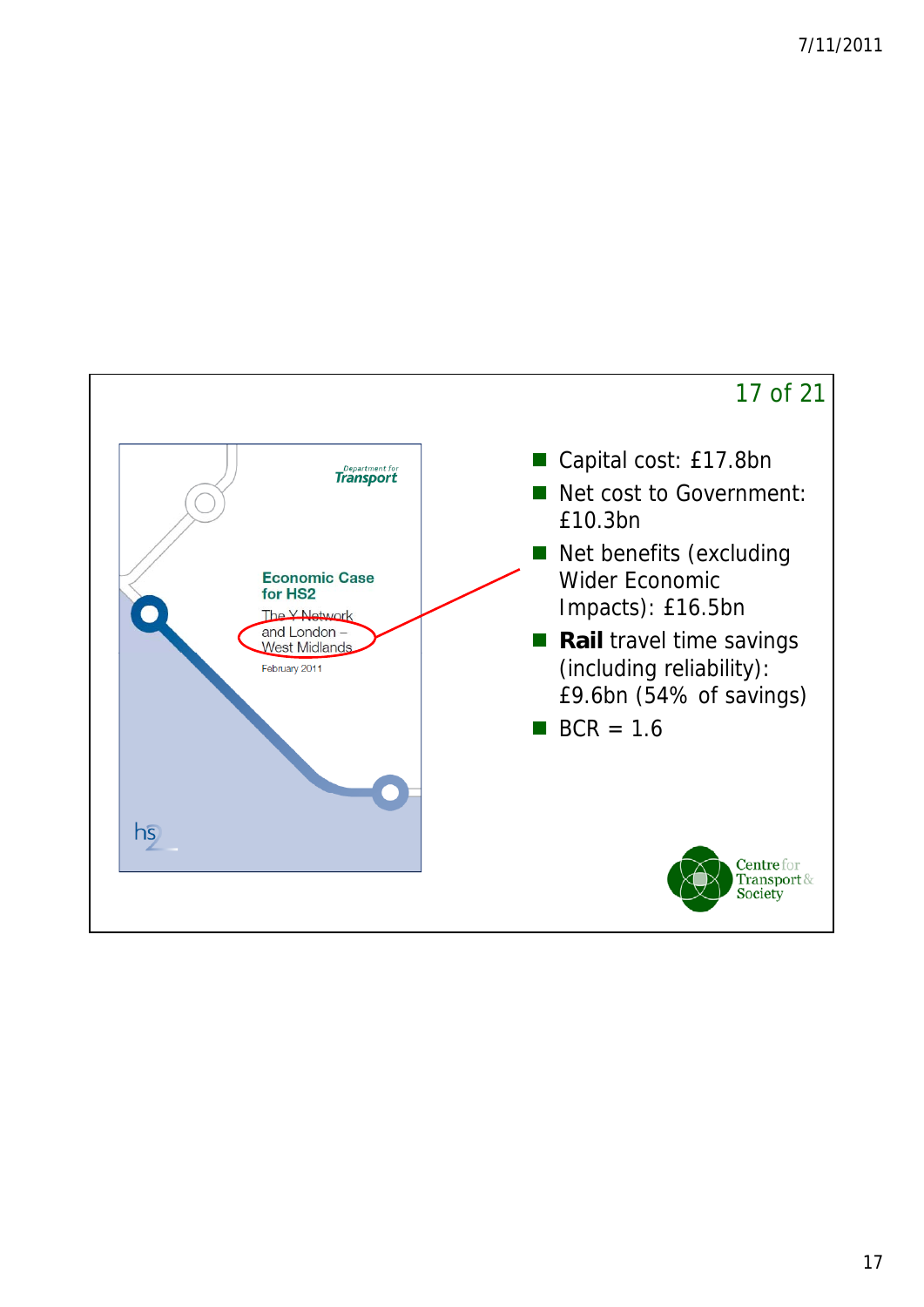#### 18 of 21

## **FAQ**

#### **I've heard that that the business case is based on the idea that all the time passengers spend on trains is wasted. Isn't that stupid?**

We agree that travelling by train gives people the opportunity to work – indeed one of the big advantages of high speed rail is that it can attract passengers from other forms of transport to the railways, where they can use their time more productively.

However, factoring in passenger productivity would be unlikely to produce any overall change in the business case for HS2: it might produce lower benefits from some business travellers who would otherwise still travel by train, but it would also be likely to produce increased benefits from **people** switching from other transport to high speed rail and from reduced crowding.

Furthermore, as our existing intercity railways reach capacity their trains are becoming more and more crowded and it is becoming more difficult to be productive on those services.

<http://www.dft.gov.uk/pgr/rail/pi/highspeedrail/faq>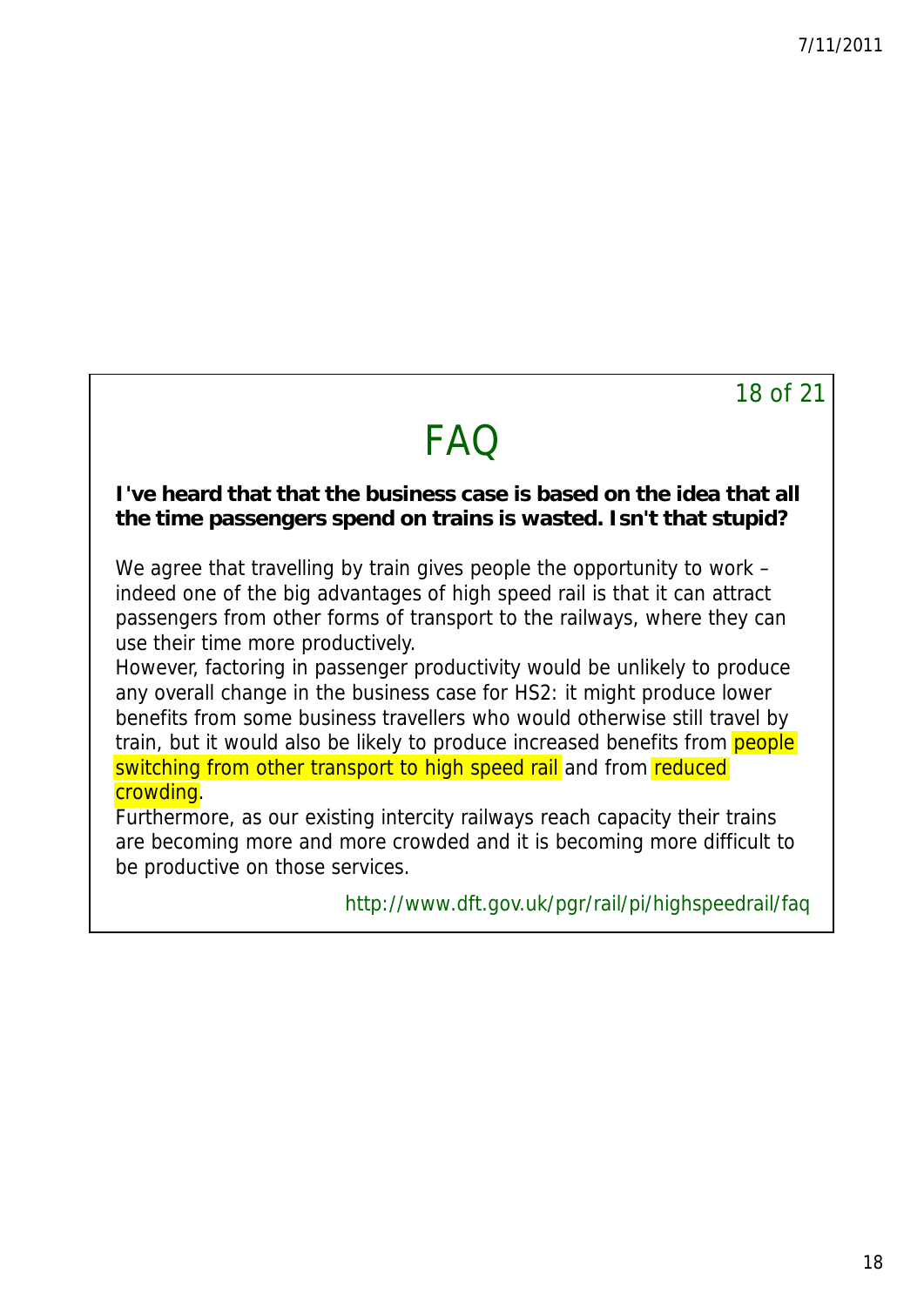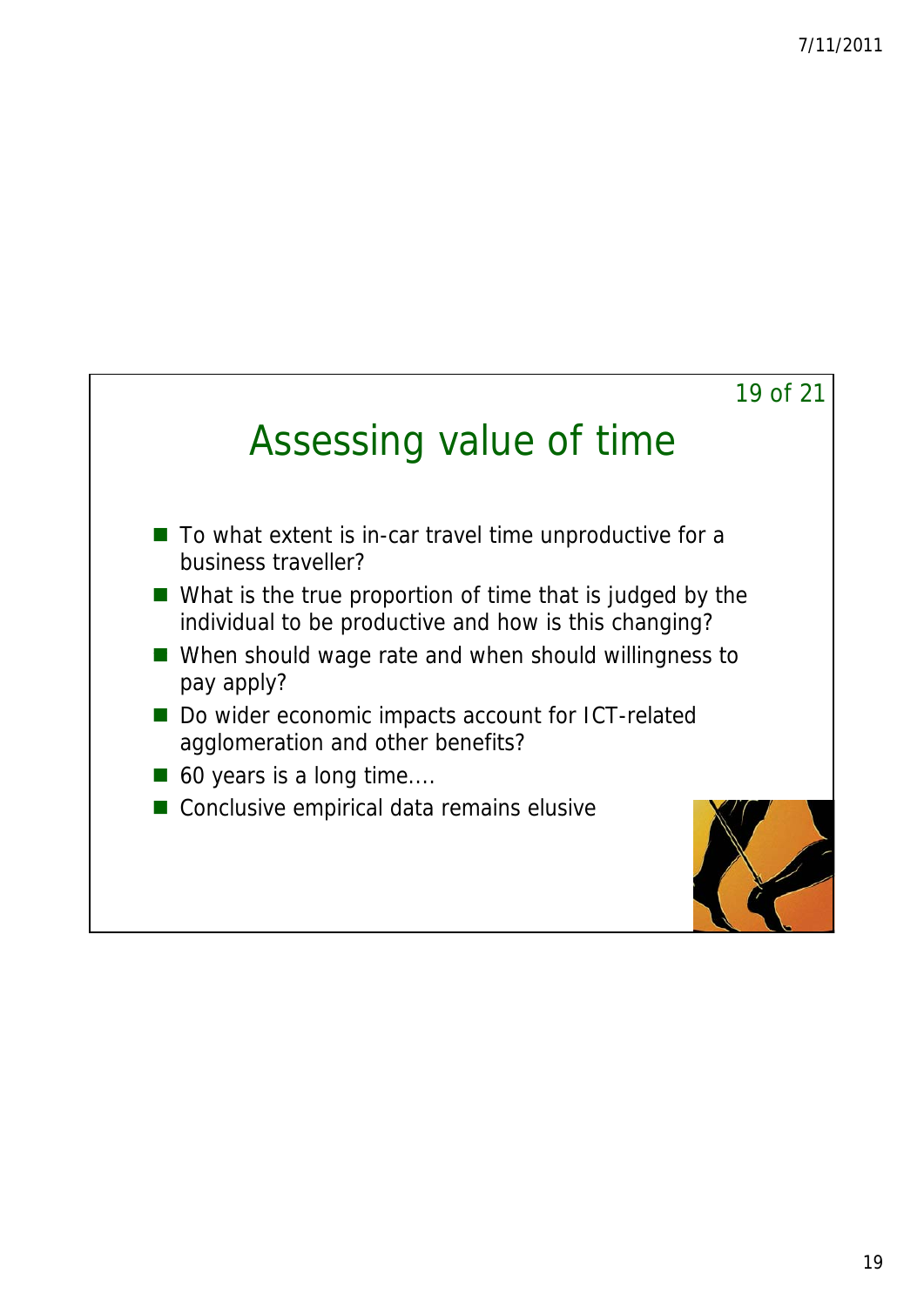